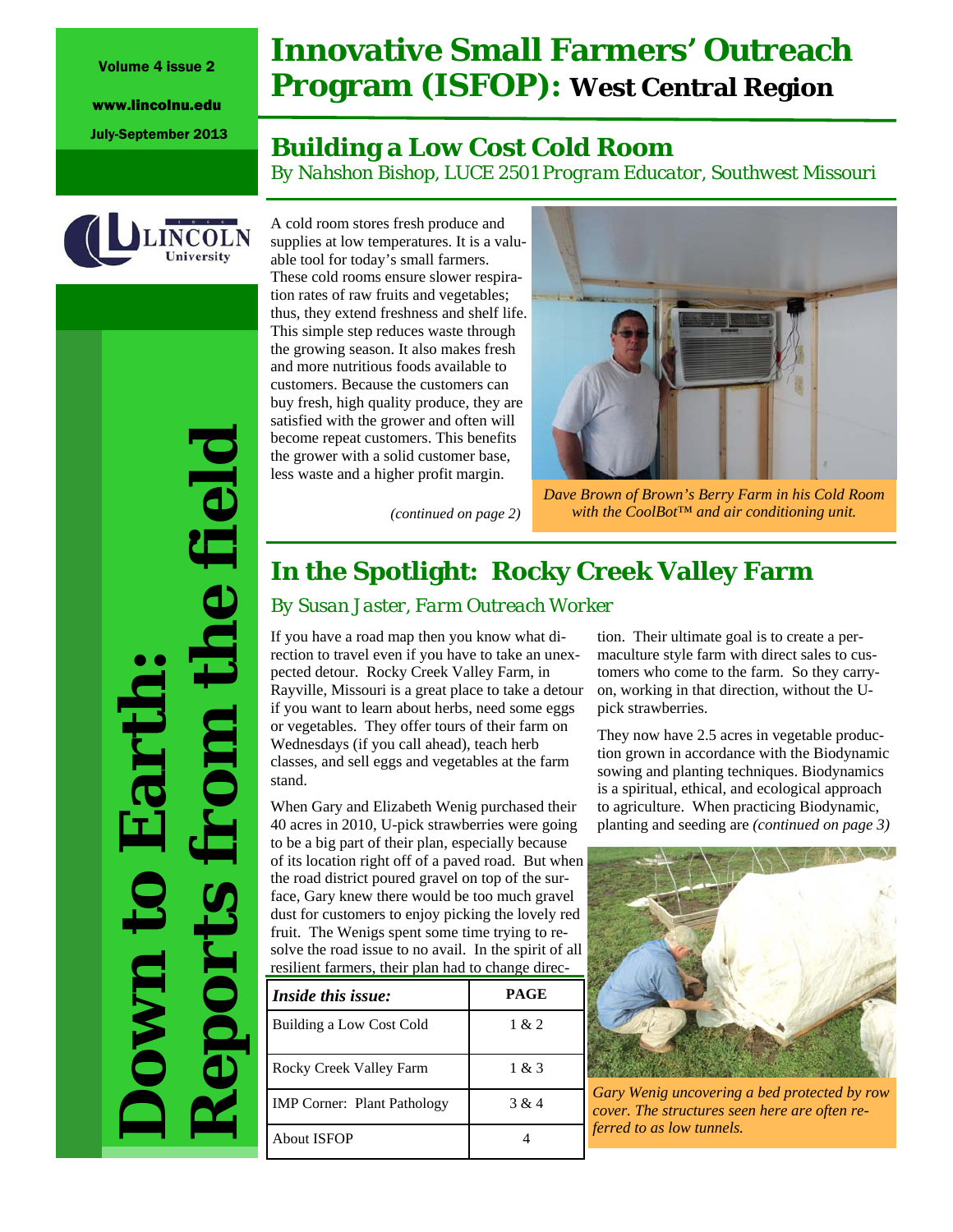# **Cold Room** . . . *(continued from page 1)*



*CoolBot*™ *system hooked up to an AC unit in the Cold room (top). The CoolBot*™ *unit displaying the temperature inside the room (right).* 

Despite its many benefits, small farmers often will not build a cold

room because of the cost. An 8' x 8' cold room usually needs a commercial compressor. These units can cost more than \$2,000. With today's uncertain economy, many small farmers are unwilling to make this investment for a small cold room.

However, there is a new device that solves the cost problems of building a traditional cold room. This device is a CoolBot™. It can lower the temperature of a well-insulated room to 35°F. Another reason to get excited about this device is its cost. At \$299.00, you will pay only a fraction of the price of a commercialscale compressor and cooling unit. The CoolBot™ is a simple, small, plastic unit. It allows a standard window air conditioner (AC) to reach very low temperatures. The CoolBot™ also continually monitors the fins of the AC to keep them from freezing.

In Southwest Missouri, several Cool-Bot™ units have been installed in the past few years. One belongs to a Lincoln University Cooperative Extension (LUCE) farmer-collaborator, Mr. Nhia Xiong.

Xiong lives and farms in Anderson, Missouri. He has come to depend heavily on his CoolBot™ to cool produce. Over the past three years, Xiong has earned an extra \$4,000 - \$5,000 per year in sales. This resulted from the increased amount of produce he was able to keep fresh and sell. Mr. Xiong keeps his cold room at 42° F in the summer; there he stores salad greens, spin-

ach, cucumbers, zucchinis and squash. Speaking about his Coolbot™, Xiong stated with a smile, "It has made a big difference."

David Brown of Brown's Berry Farm in Miller, Missouri, planted three acres of

strawberry runner tips for fall annual production. He needed a cool place to store the runner tips; hence, he began to build a cold room in the summer of 2012. Brown said, "You can use the room for so many things besides cooling produce, cuttings or tips." The room is now being used to store fertilizers, fungicides and other high-value products that must be kept at a certain temperature in the winter. "With very few carpentry skills, a person can construct one of these rooms and cool it for the price of a single commercial compressor," said Brown. The room that Brown built was about 12' x 12'. The walls and the ceiling were covered with two sheets of 4' x 8' one-inch foil faced insulation. David also made sure to cover the floor. He laid down 4' x 8' sheets of insulation boards; these were covered with plywood. Covering the floor ensures a more stable temperature. In this way, produce can be cooled evenly and more efficiently. According to Brown, "Most people do not consider the flooring when they think about insulating a building, but this is

where you lose most of your cold air." Brown stated that building a cold room in the summer had its challenges: "When we built this cold room, Southwest Missouri was in the middle of a record heat wave and drought. We could not find a window unit in our area." Brown is satisfied with the ease of the installation and set up. He said, "Anyone can do this. I highly recommend visiting the CoolBot™ manufacturer's website. A lot of the information there is very easy to understand. It's helpful when beginning the process of building your own cold

## **MORE INFORMATION:**

In July 2012, after listening to success stories like these, the University of Missouri's Southwest Research Center installed a cold room; it is equipped with a CoolBot™.

Below is a list of the materials used to build the cold room at the Southwest Center. This list is meant as a guide. However, keep in mind that the total cost will vary depending on location, room size, material costs, structural details and the expertise of the person building the room.

Materials List:

storage room."

22 sheets of 1" Foil Faced Perma "R" 4' x 8' insulation: \$286.00

1 large 18,000 BTU window air conditioner unit: \$499.99

1 CoolBot™: \$299.00

Electrical Supplies: \$150.00

Hardware Supplies: \$60.00

Misc: \$100.00

Total Expenses: \$1,395.00

CoolBot™ Website: http:// storeitcold.com/howitworks.html

If you would like to see the cold room at the Southwest Center or have additional questions, please contact Nahshon Bishop at Bishop@LincolnU.edu or (417) 846-3948.

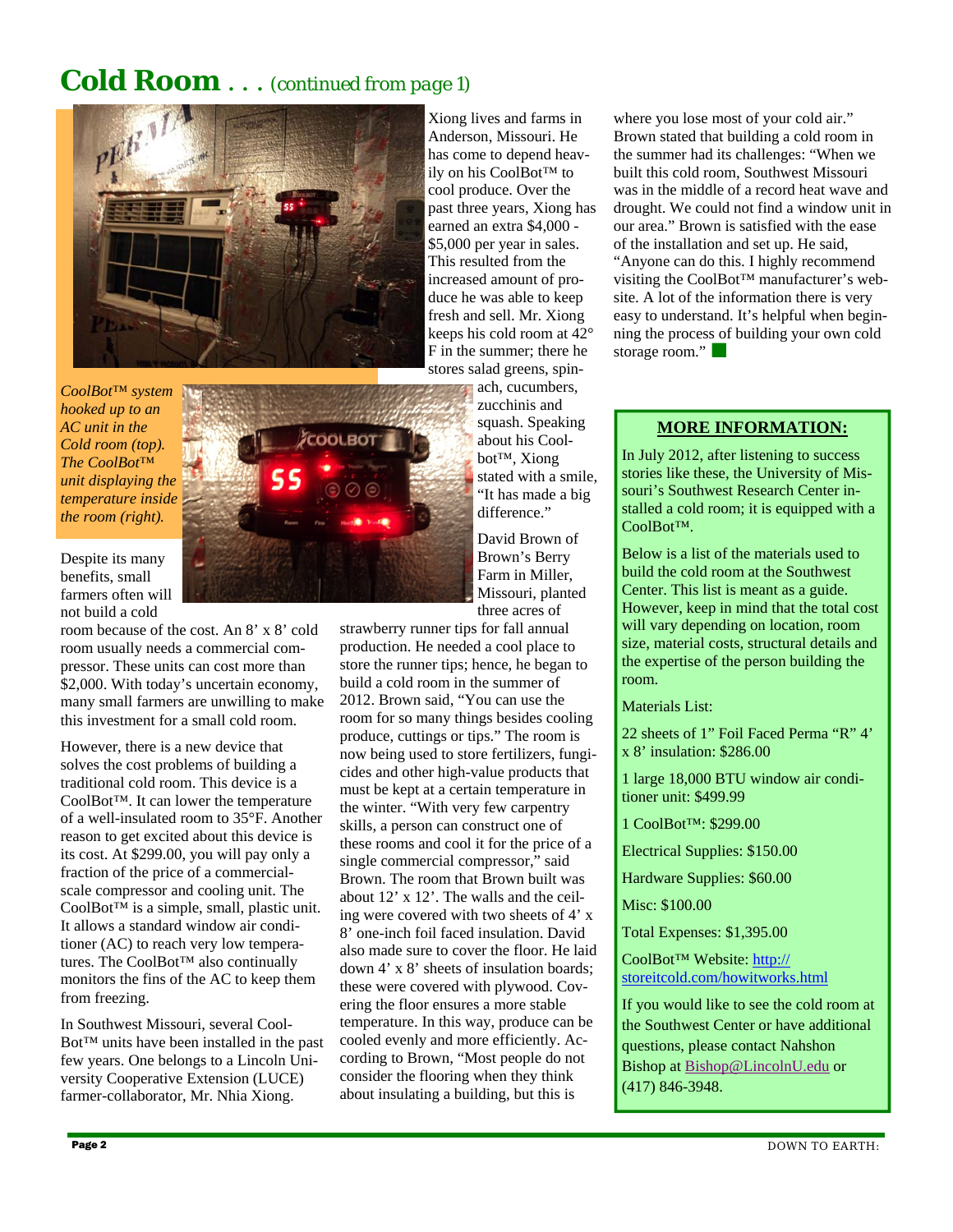# **Rocky Creek** *. . . (continued from page 1)*

timed by the phases of the moon and planets in the solar system. The Biodynamic Sowing and Planting Calendar by Maria and Mathias Thun published by Floris Books is a guide that the Wenigs use daily. They experiment with many different planting techniques using nine raised beds equipped with low tunnels, and three Hugelkultur mounds. Hugelkultur is the strategic layering of tree trunks, limbs, branches, and soil, creating a mound to allow elevated growing while the wood acts like a sponge to retain moisture. In side-by-side comparisons, the Wenigs are satisfied that following Biodynamic principles and practices give their plants more growth and vigor. Last year, with the challenge of the drought, they found that the one experimental Hugelkultur mound had good production in spite of the heat, which merited two more mounds for this season. Like many growers, experimentation is all part of the game. Gary and Elizabeth will continue their on-farm research this season implementing their Farmer/Rancher SARE grant they received this year. In it, they will be focusing on Integrated Pest Management strategies (IPM) to control squash bugs by using a trap crop.

Many of the squash planted last season were eaten by thousands of squash bugs. With the help of Lincoln University's IPM Specialist, Dr. Jaime Pinero, and their Farm Outreach Worker, Susan Jaster, Gary and Elizabeth created a plan to prevent devastating crop injury from squash bugs. They intend to use their SARE grant funds to research the use of Blue Hubbard squash as a trap crop growing inside a

chicken tractor. The trap crop will attract the squash bugs which will subsequently be eaten by the chickens, thereby preventing the bugs from spreading to their squash cash crops. Elizabeth has some well trained chickens to use in the special chicken tractors that Gary designed for this project.

Rocky Creek Valley Farm hens produce good quality eggs and Elizabeth makes sure that her birds are fed well and

protected from predators like Red-tailed hawks and fox which have had their way with the flock in the past. Her chickens are truly a free-range roaming flock with the freedom to explore every nook, but when Elizabeth calls out, they all come running to their coop. Each evening the birds come back to their coop to be locked in for their own protection. When it comes time for the chicken tractor to move to a new site and after Gary does a "bug count" for the research project, two chickens will be selected, in turn, to eat all the squash bugs from the Hubbard squash.

Gary, an engineer, and Elizabeth, a certified clinical herbalist, keep many logs and farm records daily. Elizabeth remarked, "It's like brushing your teeth, it is a habit; you need to make it easy and keep charts close at hand." Keeping good records allow them to manage what they measure and stay within their farm budget. Gary has created pages of "mathematical formulas for farmers", gestation tables, and lum-



*Gary and Elizabeth Wenig in front of the chicken tractor that will be used for the SARE Grant funded IPM.* 

ber price lists which are kept in his journal along with other information collected daily. Elizabeth logs in the quantity of milk that her goats produce, their reproduction cycles, number of eggs from the hens, the local weather conditions, including high and low temperatures for the day. They use these records to help them create a holistic approach to growing produce on their farm sustainably.

They sell their products and advertise their medicinal herb classes at Badseed Farmers' Market in Kansas City, at their selfserve road side stand, to their CSA (Community Supported Agriculture) customers, and on their website: www.rockycreekvalley.com .

If you would like to take a farm tour, please call first and come out on a Wednesday, between 1 pm and 4 pm, buy some eggs and vegetables, or take an herb class. Look out for details about their SARE grant project and high tunnel building project on their website.

# **IPM CORNER: Preventing and Diagnosing Ailments on Vegetables and Small Fruits**  *By Dr. Zelalem Mersha, LUCE State Extension Specialist—Plant Pathology*

Crop diseases are one of the main challenges that a farmer or a home gardener faces. Plants can become sick from noncontagious or contagious diseases. Noncontagious diseases can be caused by a lack of proper nutrition; they can also be caused by bad weather or soil conditions. Contagious diseases are those that are the result of infections. These infections can be by fungi, bacteria, nematodes (roundworms) and viruses. To diagnose

an unknown ailment on a plant, first try to recall all of the recent events and practices on your farm and nearby (e.g., spray drift). Also review the past and present weather conditions. Your diagnosis will come when you match the current problem with any previous symptoms or signs. If you cannot, the next step is to take a few well-focused photographs of the affected plant and plant parts. Take a few aerial photos and some at the ground

level. Then contact your local extension educator for advice. The other option is to properly pack and send samples to one of the plant diagnostic labs listed in the highlighted box.

There are three elements that must be present for a contagious disease to occur. First, there must be a susceptible host. Second, there must be a a virulent pathogen.